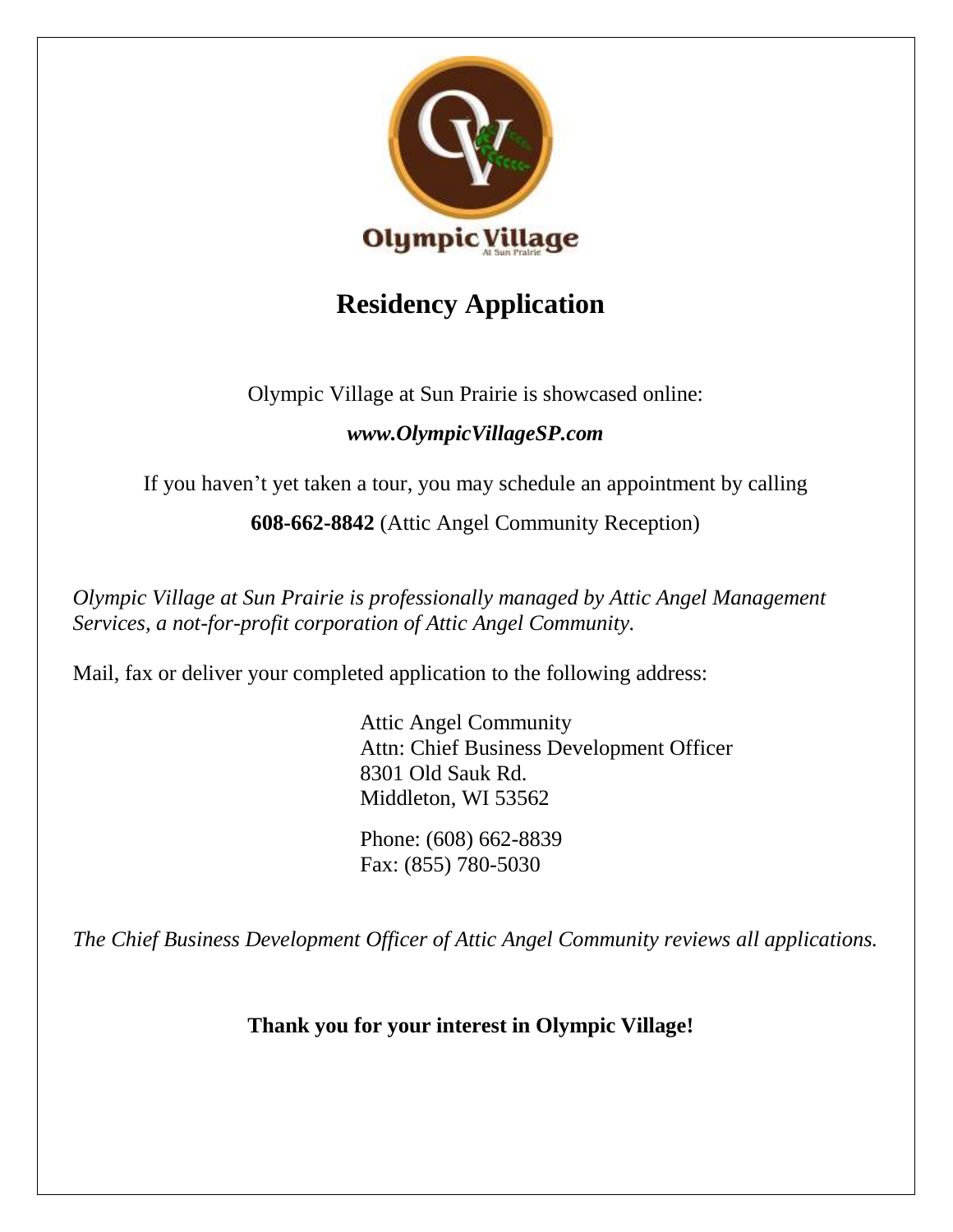# **OLYMPIC VILLAGE APPLICATION**

**Confidential Personal Information**

#### **APPLICANT 1**

| Title: $\Box$ Mr. $\Box$ Mrs. $\Box$ Ms. $\Box$ Miss $\Box$ Dr. $\Box$ Prof.                                                                                                                                                                                                             |                                          |  |  |  |
|------------------------------------------------------------------------------------------------------------------------------------------------------------------------------------------------------------------------------------------------------------------------------------------|------------------------------------------|--|--|--|
|                                                                                                                                                                                                                                                                                          |                                          |  |  |  |
|                                                                                                                                                                                                                                                                                          |                                          |  |  |  |
| Primary Phone $(\_\_\_\_)$ $\_\_\_\_\_$ $\_\_\_$ $\_\_$ are $\_\_\_\_\_$ $\_\_$ are $\_\_\_\_\_\_$ $\_\_\_\_\_$ are $\_\_\_\_\_\_\_$ $\_\_\_\_\_\_$ $\_\_\_\_\_$ $\_\_\_\_$ $\_\_$ $\_\_$ $\_\_$ $\_\_$ $\_\_$ $\_\_$ $\_\_$ $\_\_$ $\_\_$ $\_\_$ $\_\_$ $\_\_$ $\_\_$ $\_\_$ $\_\_$ $\$ |                                          |  |  |  |
| Marital Status: $\Box$ Single $\Box$ Married $\Box$ Widowed $\Box$ Other                                                                                                                                                                                                                 |                                          |  |  |  |
|                                                                                                                                                                                                                                                                                          |                                          |  |  |  |
|                                                                                                                                                                                                                                                                                          |                                          |  |  |  |
| Desired Occupancy Date □Immediate □Future Date, estimated at ___________________                                                                                                                                                                                                         |                                          |  |  |  |
|                                                                                                                                                                                                                                                                                          | <b>EMERGENCY CONTACT for Applicant 1</b> |  |  |  |
|                                                                                                                                                                                                                                                                                          |                                          |  |  |  |
| Relationship: $\Box$ Spouse $\Box$ Significant Other $\Box$ Sibling $\Box$ Son $\Box$ Daughter $\Box$ Friend $\Box$ Other                                                                                                                                                                |                                          |  |  |  |
|                                                                                                                                                                                                                                                                                          |                                          |  |  |  |
| Primary Phone $(\_\_\_\_)$ $\_\_\_\_\_$ $\_\_\_$ $\_\_$ are left phone?   Alternate $(\_\_\_\)_$ $\_\_\_\_\_\_$ $\_\_$ $\_\_$ $\_\_$ eell phone?                                                                                                                                         |                                          |  |  |  |
|                                                                                                                                                                                                                                                                                          |                                          |  |  |  |
|                                                                                                                                                                                                                                                                                          | <b>APPLICANT 2</b>                       |  |  |  |
| Title: $\Box$ Mr. $\Box$ Mrs. $\Box$ Ms. $\Box$ Miss $\Box$ Dr. $\Box$ Prof.                                                                                                                                                                                                             |                                          |  |  |  |
|                                                                                                                                                                                                                                                                                          |                                          |  |  |  |
|                                                                                                                                                                                                                                                                                          |                                          |  |  |  |
| Primary Phone $(\_\_\)$ $\_\_\_\_\_$ $\_\_\_\_$ $\_\_\_\_$ $\_\_\_$ are left phone?   Alternate $(\_\_\)_\_\_\_\_\_\_$ $\_\_\_\_\_$ $\_\_\_\_$ $\_\_\_\_$ $\_\_$ $\_\_$ $\_\_$ $\_\_$ $\_\_$ $\_\_$ $\_\_$ $\_\_$ $\_\_$ $\_\_$ $\_\_$ $\_\_$ $\_\_$ $\_\_$ $\_\_$ $\_\_$ $\_\_$         |                                          |  |  |  |
| Marital Status: □Single □Married □Widowed □Other                                                                                                                                                                                                                                         |                                          |  |  |  |
|                                                                                                                                                                                                                                                                                          |                                          |  |  |  |
|                                                                                                                                                                                                                                                                                          |                                          |  |  |  |
| <b>EMERGENCY CONTACT for Applicant 2</b>                                                                                                                                                                                                                                                 |                                          |  |  |  |
|                                                                                                                                                                                                                                                                                          |                                          |  |  |  |
| Relationship: $\Box$ Spouse $\Box$ Significant Other $\Box$ Sibling $\Box$ Son $\Box$ Daughter $\Box$ Friend $\Box$ Other                                                                                                                                                                |                                          |  |  |  |
|                                                                                                                                                                                                                                                                                          |                                          |  |  |  |
| Primary Phone $(\_\_\)$ $\_\_\_\_\_$ $\_\_\_\_$ $\_\_\_\_$ are left phone?   Alternate $(\_\_\)_\_\_\_\_\_\_$ $\_\_\_\_\_\_$ $\_\_\_\_\_$ cell phone?                                                                                                                                    |                                          |  |  |  |

*Olympic Village Application, page 1 of 3*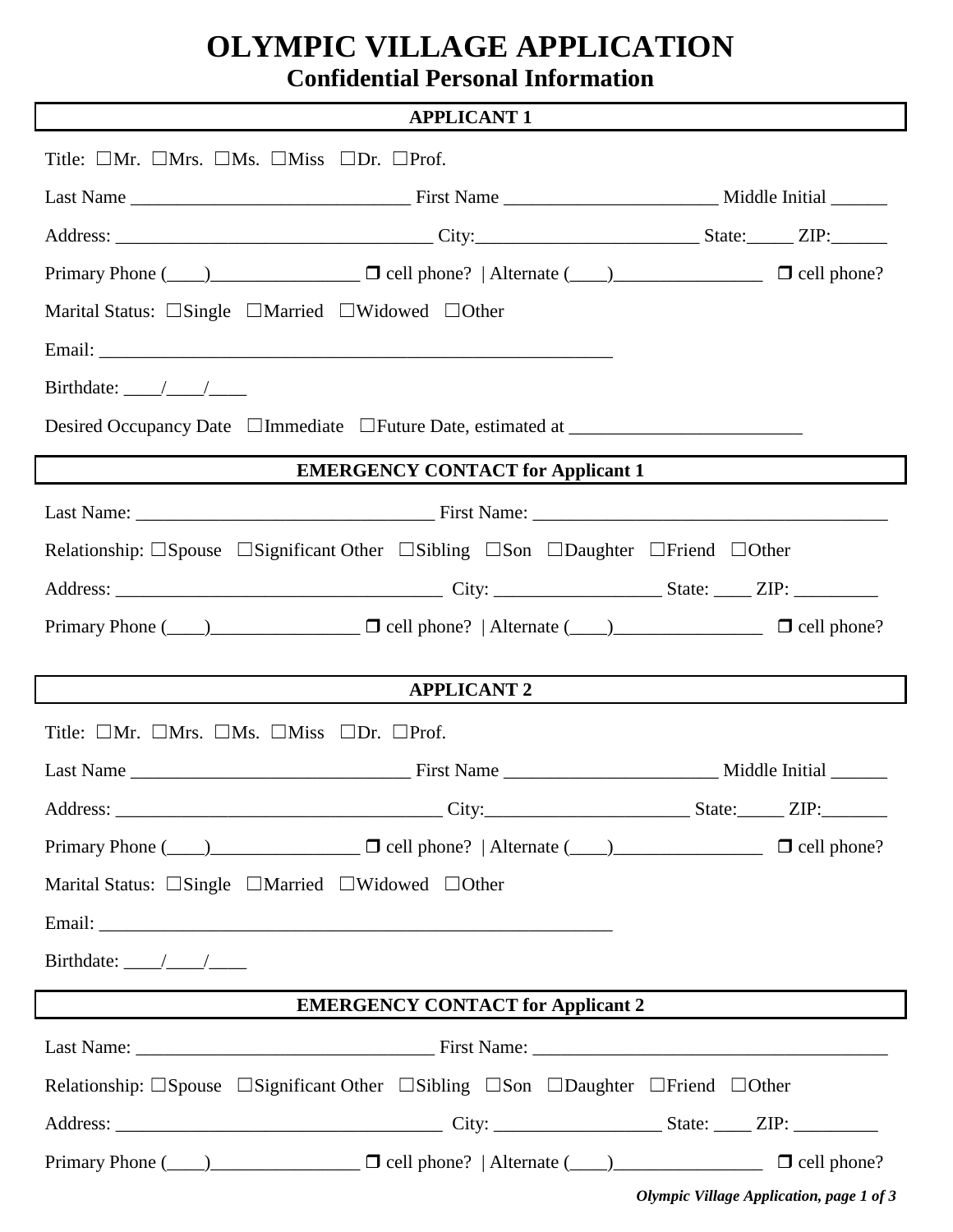### **Confidential Financial Statement**

**Purpose:** This declaration is used to show conclusively each applicant's/couple's ability to maintain and meet financial obligations independently of outside assistance. This statement is not used as a basis for establishing life lease fees or monthly charges, as these charges are established by the Olympic Village Board of Directors at the beginning of each fiscal year and are based on the cost of operation. Periodic updates to your application may be requested.

**Applicant 1: \_\_\_\_\_\_\_\_\_\_\_\_\_\_\_\_\_\_\_\_\_\_\_\_\_\_\_\_\_\_\_\_\_\_\_\_\_ Applicant 2: \_\_\_\_\_\_\_\_\_\_\_\_\_\_\_\_\_\_\_\_\_\_\_\_\_\_\_\_\_\_\_\_\_\_\_\_\_\_**

| <b>CURRENT SOURCES OF INCOME</b>                                        |                       |                                                                                                                                                                                                                                                                                                                                                                  |                    |                     |                      |  |
|-------------------------------------------------------------------------|-----------------------|------------------------------------------------------------------------------------------------------------------------------------------------------------------------------------------------------------------------------------------------------------------------------------------------------------------------------------------------------------------|--------------------|---------------------|----------------------|--|
|                                                                         | <b>Applicant 1</b>    |                                                                                                                                                                                                                                                                                                                                                                  | <b>Applicant 2</b> |                     |                      |  |
| <b>Source</b>                                                           | <b>Monthly Income</b> | <b>Expected duration</b> Monthly Income Expected duration                                                                                                                                                                                                                                                                                                        |                    |                     |                      |  |
| 1. Social Security                                                      |                       |                                                                                                                                                                                                                                                                                                                                                                  |                    |                     |                      |  |
|                                                                         |                       |                                                                                                                                                                                                                                                                                                                                                                  |                    |                     |                      |  |
| 3. Annuities                                                            |                       | <u> 1989 - Johann Harry Harry Harry Harry Harry Harry Harry Harry Harry Harry Harry Harry Harry Harry Harry Harry</u>                                                                                                                                                                                                                                            |                    |                     |                      |  |
|                                                                         |                       |                                                                                                                                                                                                                                                                                                                                                                  |                    |                     |                      |  |
| 5. Earned Income                                                        |                       |                                                                                                                                                                                                                                                                                                                                                                  |                    |                     |                      |  |
| 6. Other                                                                |                       |                                                                                                                                                                                                                                                                                                                                                                  |                    |                     |                      |  |
| TOTAL INCOME >                                                          |                       |                                                                                                                                                                                                                                                                                                                                                                  |                    |                     | <b>←TOTAL INCOME</b> |  |
|                                                                         |                       |                                                                                                                                                                                                                                                                                                                                                                  |                    |                     |                      |  |
| <b>Real Estate</b>                                                      |                       | <b>CURRENT ASSETS – both applicants combined</b>                                                                                                                                                                                                                                                                                                                 |                    |                     |                      |  |
| Location                                                                |                       | <b>Remaining Mortgage Balance Market Value</b>                                                                                                                                                                                                                                                                                                                   |                    |                     |                      |  |
|                                                                         |                       |                                                                                                                                                                                                                                                                                                                                                                  |                    |                     |                      |  |
|                                                                         |                       |                                                                                                                                                                                                                                                                                                                                                                  |                    |                     |                      |  |
|                                                                         |                       | $c.$ $\overline{\phantom{a}}$                                                                                                                                                                                                                                                                                                                                    |                    |                     |                      |  |
| Investments (stocks/bonds, trusts, portfolios, etc.)<br><b>Source</b>   |                       | <b>Date of Value</b>                                                                                                                                                                                                                                                                                                                                             |                    | <b>Market Value</b> |                      |  |
|                                                                         |                       |                                                                                                                                                                                                                                                                                                                                                                  |                    |                     |                      |  |
|                                                                         |                       |                                                                                                                                                                                                                                                                                                                                                                  |                    |                     |                      |  |
|                                                                         |                       |                                                                                                                                                                                                                                                                                                                                                                  |                    |                     |                      |  |
| <b>Financial Institution Accounts</b>                                   |                       |                                                                                                                                                                                                                                                                                                                                                                  |                    |                     |                      |  |
| <b>Name</b>                                                             |                       |                                                                                                                                                                                                                                                                                                                                                                  | <b>Amount</b>      |                     |                      |  |
|                                                                         |                       |                                                                                                                                                                                                                                                                                                                                                                  |                    |                     |                      |  |
|                                                                         |                       |                                                                                                                                                                                                                                                                                                                                                                  |                    |                     |                      |  |
|                                                                         |                       | $\mathbf{c}.$ $\qquad \qquad$ $\qquad \qquad$ $\qquad$ $\qquad$ $\qquad \qquad$ $\qquad \qquad$ $\qquad \qquad$ $\qquad \qquad$ $\qquad \qquad$ $\qquad \qquad$ $\qquad$ $\qquad$ $\qquad$ $\qquad$ $\qquad$ $\qquad$ $\qquad$ $\qquad$ $\qquad$ $\qquad$ $\qquad$ $\qquad$ $\qquad$ $\qquad$ $\qquad$ $\qquad$ $\qquad$ $\qquad$ $\qquad$ $\qquad$ $\qquad$ $\$ |                    |                     |                      |  |
| <b>Other</b><br><b>Name</b>                                             |                       |                                                                                                                                                                                                                                                                                                                                                                  | <b>Amount</b>      |                     |                      |  |
|                                                                         |                       |                                                                                                                                                                                                                                                                                                                                                                  |                    |                     |                      |  |
|                                                                         |                       |                                                                                                                                                                                                                                                                                                                                                                  |                    |                     |                      |  |
|                                                                         |                       |                                                                                                                                                                                                                                                                                                                                                                  |                    |                     |                      |  |
| Are any of the above assets held in a trust? $\square$ yes $\square$ no |                       |                                                                                                                                                                                                                                                                                                                                                                  |                    |                     |                      |  |